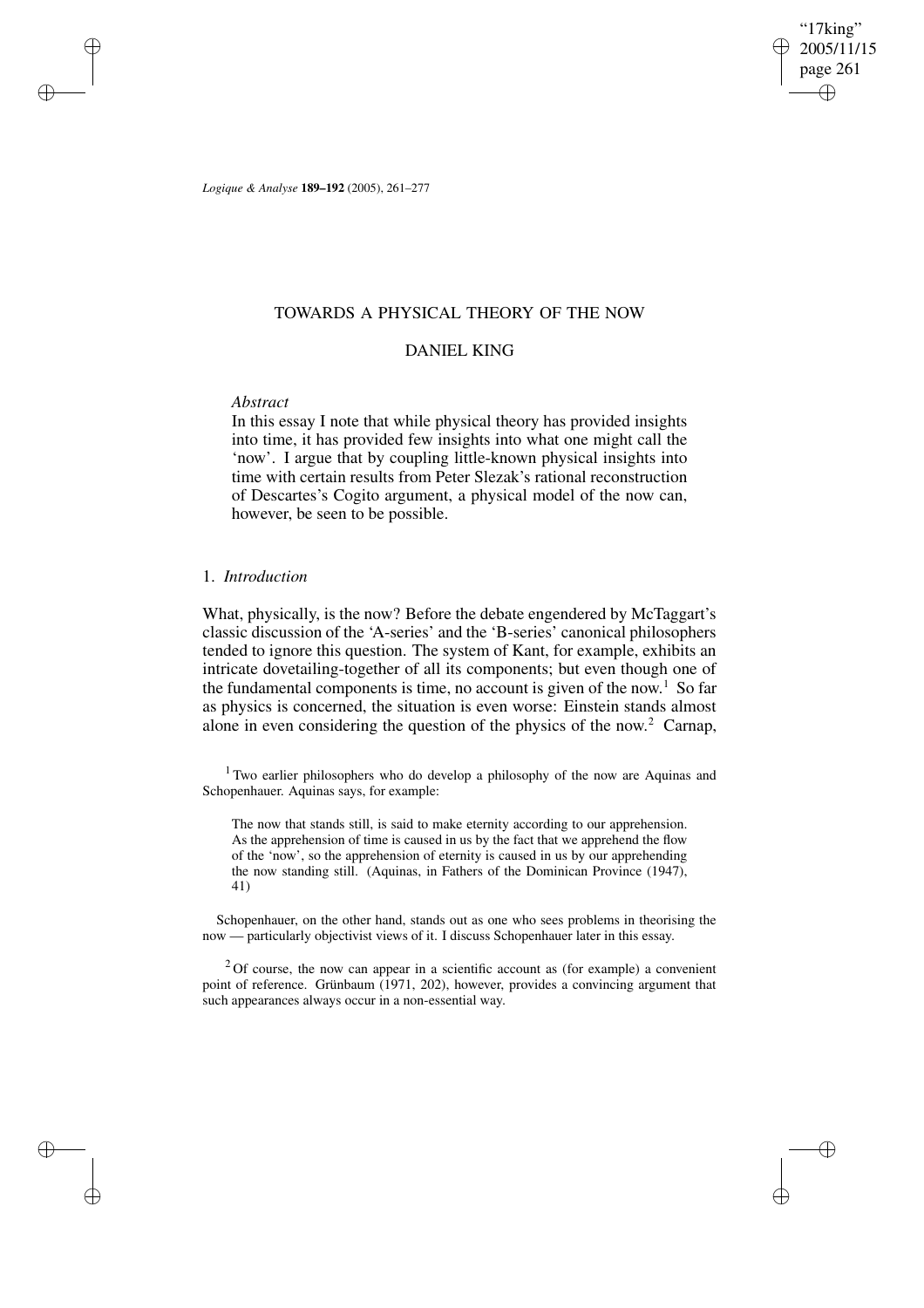## 262 DANIEL KING

'17king' 2005/11/15 page 262

✐

✐

✐

✐

in The Philosophy of Rudolf Carnap, recalls a conversation with him:

Once Einstein said that the problem of the Now worried him seriously. He explained that the experience of the Now means something special for man, something essentially different from the past and the future, but that this important difference does not and cannot occur within physics. That this experience cannot be grasped by science seemed to him a matter of painful but inevitable resignation. I remarked that all that occurs objectively can be described in science: on the one hand the temporal sequence of events is described in physics; and, on the other hand, the peculiarities of man's experiences with respect to time, including his different attitude toward past, present, and future, can be described and (in principle) explained in psychology. But Einstein thought that these scientific descriptions cannot possibly satisfy our human needs; that there is something essential about the Now which is just outside of the realm of science. (Schilpp, 1963, 37–38)

Despite such pessimism, I shall shortly be discussing an attempt by physicist Fred Hoyle to provide exactly that which Einstein says is impossible. A complication with Hoyle's theory is that two separate issues — the nature of the now and the question of whether time flows — are conflated. Such conflation is only to be expected when one bears in mind that the goal of the theory is to explain as much as possible of the now. But even though the conflation makes exposition a little less direct than one might wish, it provides no great obstacle. Given this, my strategy will be to devote some space to the ideas of Hoyle. I shall then argue that the kind of problem Hoyle's theory exhibits can be solved by means of hypertime, a 'meta-time'<sup>3</sup> that serves to pick out or privilege points in time (to give them 'now' status). Because hypertime arises in the well known 'myth of passage' debate, I then examine this debate. I conclude that those who argue against the existence of hypertime are right, but maintain that there is another way a 'meta perspective' on time can arise.

## 2. *The Now According to Hoyle*

As developer of the Steady State cosmological model of the universe, Fred Hoyle needs no introduction. His theory of the now, however, seems hardly

 $3$  (Williams, 1951, 464) also uses this term, but in a loose sense on which he fails to elaborate.

✐

✐

✐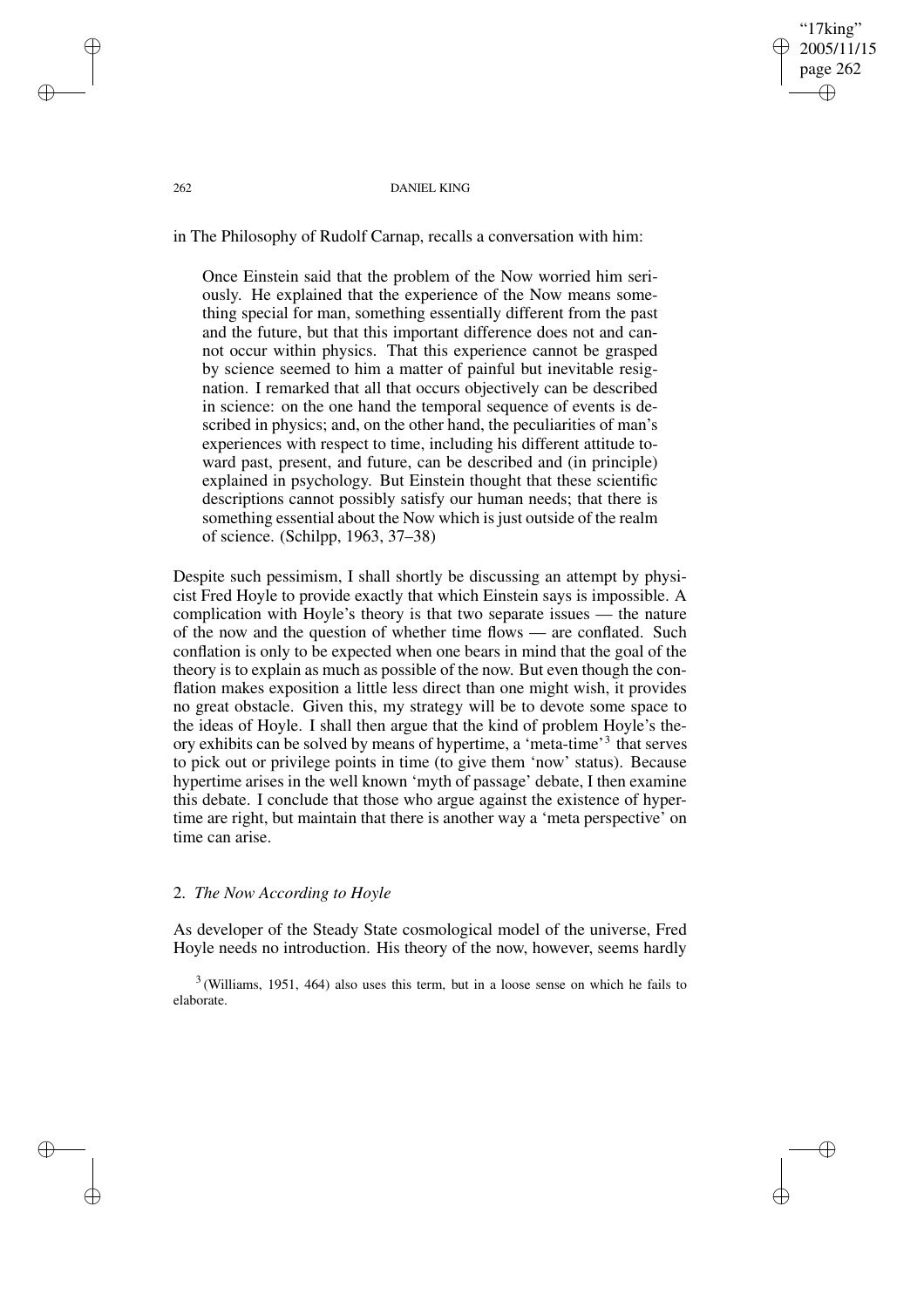✐

✐

✐

to be known at all. Admittedly, this obscurity may be partly attributed to the brevity of his account of the theory; on the other hand, this very brevity throws the central ideas into sharp focus. Seen this way, it is perhaps best to present Hoyle's ideas in his own words. He begins by identifying two problems with regard to time: 1) the 'arrow of time', and 2) the present (that is, what I am calling the now). He says:

Physics has made a good deal of progress in understanding [the first] problem. ... The same cannot be said for the second problem. What constitutes the present? Provided one considers oneself as something apart from the physical world, the answer does not seem difficult. The present can be thought of as the particular place in the map where you happen to be. It is your subjective presence at a particular spot that defines the present. But you cannot have your cake and eat it. You cannot consider your subjective presence as being outside the physical world and in the same breath consider yourself as a part of the map. (Hoyle and Hoyle 1963, Preface, 2)

By 'map' Hoyle means the four-dimensional space-time continuum that is the universe. Roughly speaking, the idea expressed above is that the present must be determined by something external to the four-dimensional spacetime continuum. Though plausible, it is difficult to see a way of providing a wholly convincing justification for this idea. Such a justification, however, would clearly be welcome. Nevertheless I shall leave this on one side; for what perhaps most needs noting in the passage above is Hoyle's use of the word 'subjective': the use suggests that the now is intimately related to the human subject, rather than that it is something that exists independently of the human subject (which, it goes without saying, is how physicists view space and time). I shall in fact follow Grünbaum and endorse such an idea later in this essay; nevertheless, it is important to note that Hoyle himself does not defend this position. He goes on to say:

... the events that constitute the human are confined to a fourdimensional tube, a world tube, that threads its way over a finite portion of the map. ... The subjective present consists not of the complete collection of events but of a certain subset. (Hoyle and Hoyle 1963, Preface, 2)

Rejecting the idea that mysticism is needed to account for one's 'position in the map', Hoyle instead postulates a function, such that:

"17king" 2005/11/15 page 263

✐

✐

✐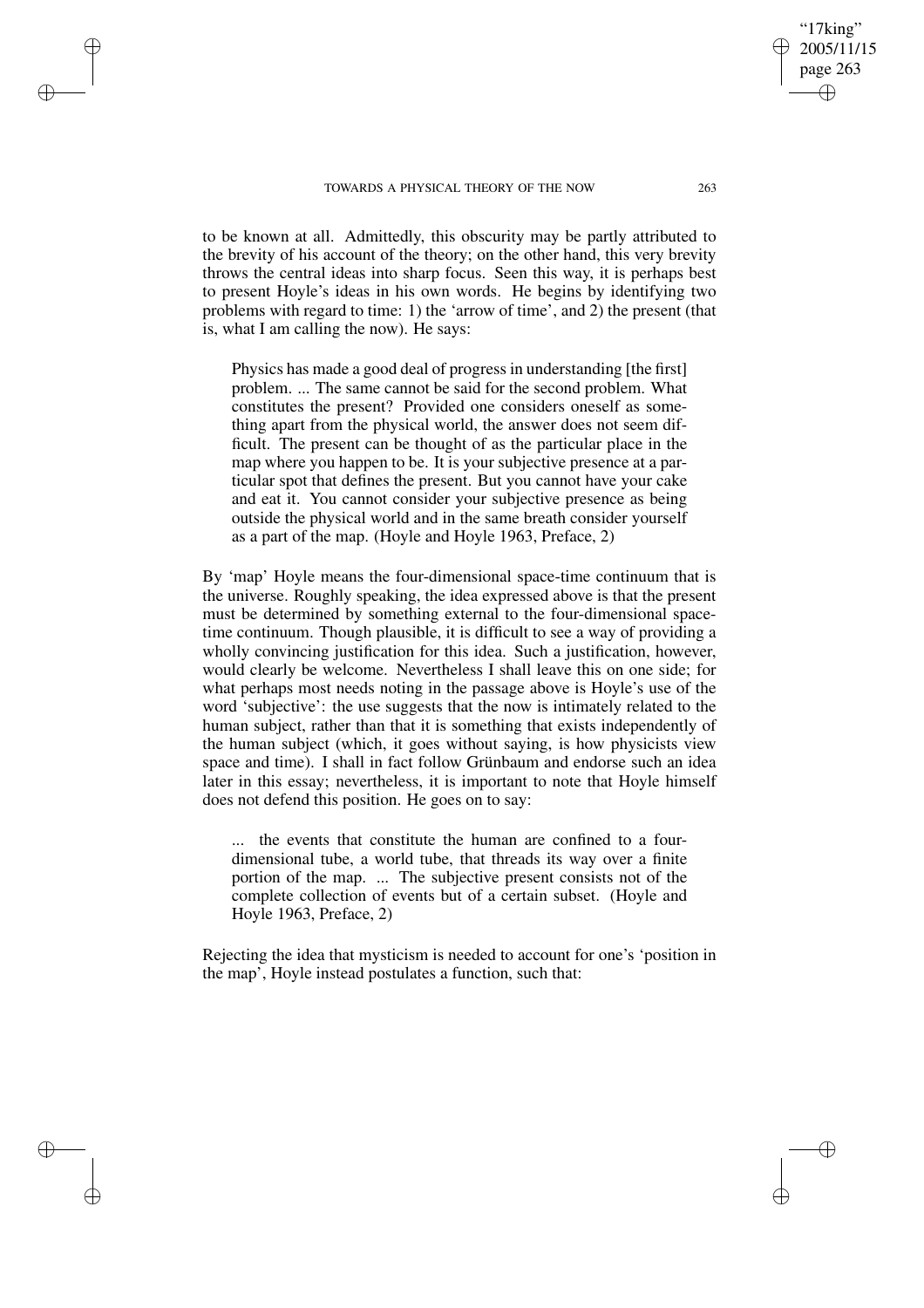#### 264 DANIEL KING

'17king" 2005/11/15 page 264

✐

✐

✐

✐

... the required subset [is] defined mathematically as the intersection of the world tube with a three-dimensional space-like surface. Thus a surface  $f(x_1, x_2, x_3, x_4) = c$  for a particular value of c, and with  $f(x_i(i = 1, 2, 3, 4)$  a time-like vector, serves to define a subset of points in the world tube. Changing  $c$  changes the subset. We could be said to live our lives through changes of  $c$  — i.e. by sweeping through a family of surfaces. (Hoyle and Hoyle 1963, Preface, 3)

Hoyle speculates that the  $f$  surfaces could be derived from known physical fields — for example, the electromagnetic field. On the one hand, this speculation seems reasonable; for it is clearly the business of physicists to try to relate unknown phenomena (in this case, the now) to known phenomena (in this case, those associated with the electromagnetic field). On the other hand, given Hoyle's earlier requirement that the mechanism responsible for the now be external to the space-time continuum, there appears to be, at best, a certain indirectness in seeking to make the electromagnetic field the source of this externality; for irrespective of what may eventually prove to be the case with electromagnetism at a foundations-of-physics level, it seems reasonable to say that for all practical purposes electromagnetic fields may be conceived to exist within the space-time continuum.

If the just-quoted passage were read in isolation, Hoyle could perhaps be interpreted as requiring the electromagnetic field to be external merely to a given individual's world-tube; but again, upholding this position would require the addressing of whether the now is at least to some extent subjective or psychological in nature, and Hoyle does not do this.

It is worth pointing out that Grünbaum sees problems with Hoyle's theory. In a discussion published in (Gold, 1967) Hoyle summarizes his position as follows:

Suppose we define as the 'present' the intersection of a four-dimensional tube with a spacelike surface. Then a scalar function of position equals some specified constant, and the value of that constant determines the present. By changing that constant, we get a different set of intersections. So 'now' is the meaning attached to the constant. The flow of time is just the one-parameter family of surfaces. (Gold, 1967, 182)

Grünbaum responds this way:

That is an order structure. You are saying that, in accordance with some arbitrary criterion, any particular section instead of another one is the 'now'. Of course in that sense the 'now' is the same as

✐

✐

✐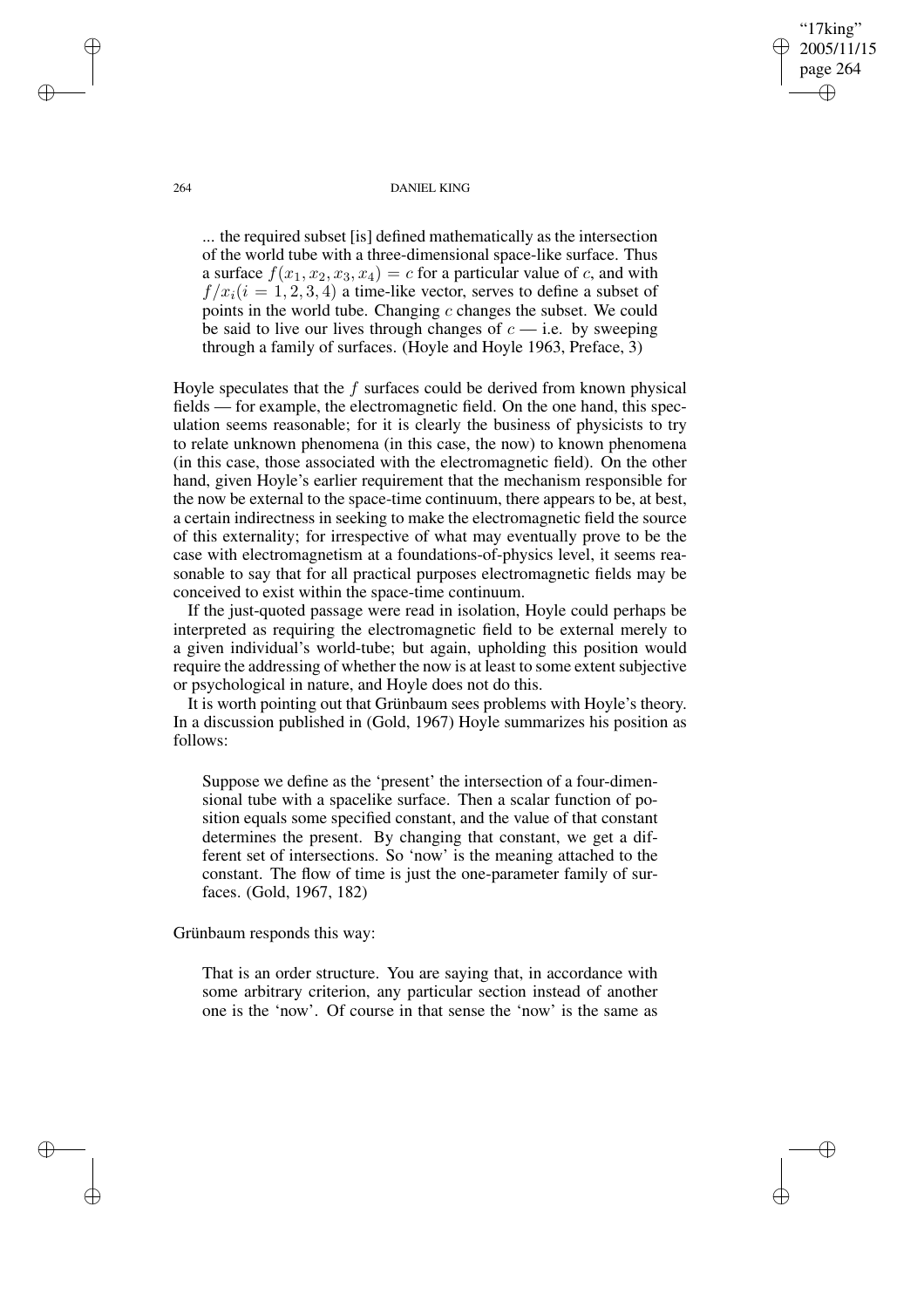## TOWARDS A PHYSICAL THEORY OF THE NOW 265

that used in a Minkowski diagram. This 'now' surely can be arbitrarily picked, whereas the 'nows' that you consider as 'nows' in your life are not arbitrarily picked, because you constitute a particular segment of the career of the universe. (Gold,  $1967, 82$ )<sup>4</sup>

In view of the above, if externality to the space-time continuum is required, there clearly must be some means of providing it other than that considered by Hoyle. In the following section I shall examine one crucial way of providing it: 'hypertime', which plays a key role in the so-called 'myth of passage' debate.

# 3. *The Myth of Passage*

✐

✐

✐

✐

Over fifty years after McTaggart, Smart, in 'Time', takes issue with the idea of time as a kind of stream. More specifically, he disagrees with what, following (Williams, 1951), he calls the myth of passage.<sup>5</sup> He says:

If time flows past us or if we advance through time, this would be a motion with respect to a hypertime. For motion in space is motion with respect to time, and motion of time or in time could hardly be a motion in time with respect to time. ... The idea of time as passing is connected with the idea of events changing from future to past.

<sup>4</sup> In the discussion cited above, Hoyle earlier comments:

I am not convinced against the flow of time. If we regard ourselves as fourdimensional structures, then our conscious awareness of the present must be regarded as a subset of events from our whole four-dimensional structure. Now the question is: What rule do we accept for determining that subset? As soon as we take a subset of events from a larger collection, we need some sort of rule to define these events. The rule would give us the meaning of 'now,' and out of this rule we would expect to understand what is meant by the flow of time. (Gold, 1967, 177)

In private correspondence, Grünbaum observed to me:

Alas, Hoyle gives us no clue to the 'rule' he has in mind. And he gives no reason to reject the 'rule' I offered by reference to mind-dependent indexicality.

I thank Professor Grünbaum for offering his clarification here.

<sup>5</sup> In this essay, I concentrate on Smart's account of the myth of passage, because his encyclopedic approach means he is familiar with most of the arguments and counter-arguments.

'17king' 2005/11/15 page 265

✐

✐

✐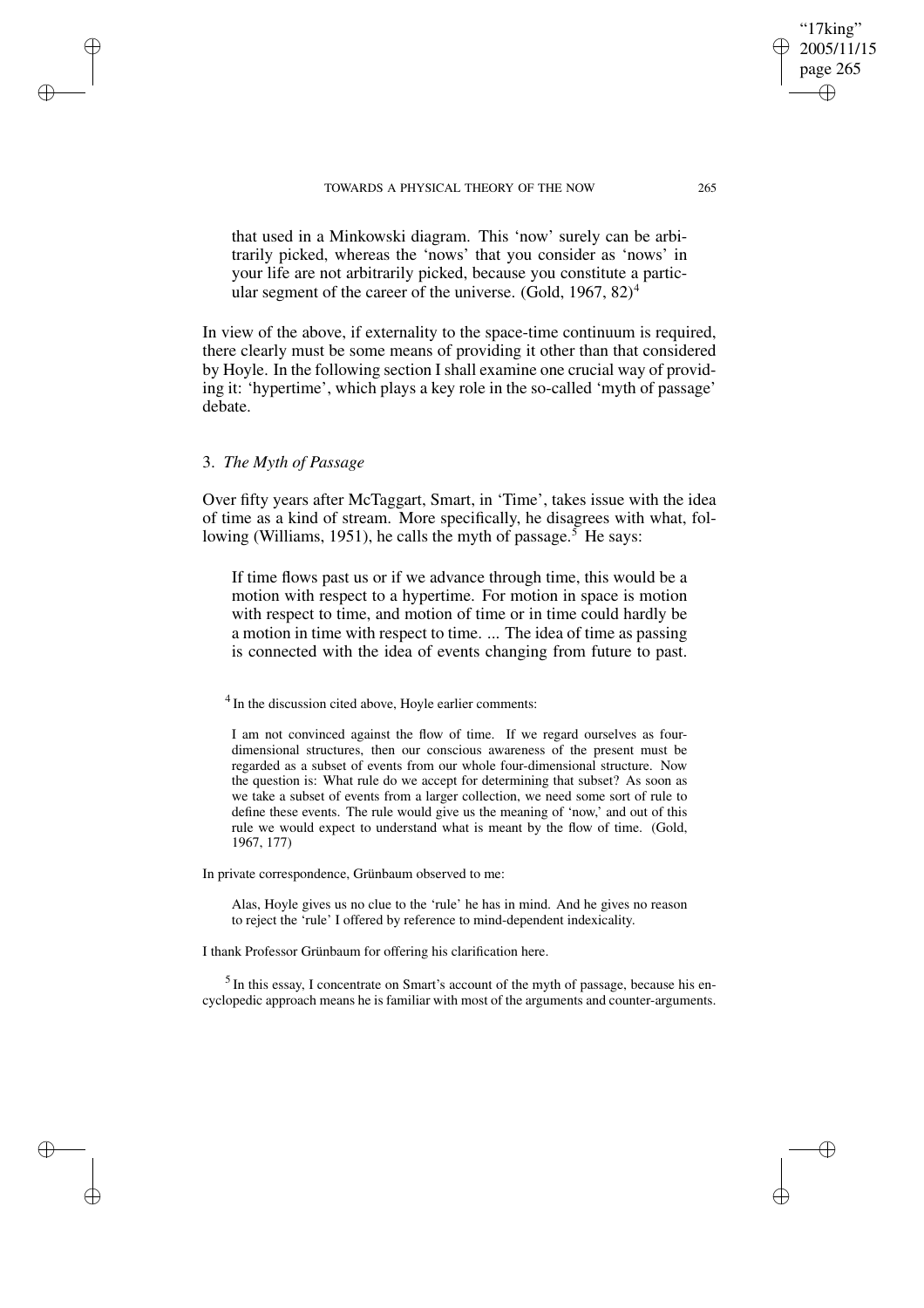## '17king' 2005/11/15 page 266 ✐ ✐

✐

✐

#### 266 DANIEL KING

(Smart, 1972, 126)

Thus Smart's argument is that we cannot talk about the flow of time — a change of events — without invoking a hypertime. Actually, this idea has been current in various forms at least since Kant. In The Critique of Pure Reason, Kant observes:

For change does not affect time itself, but only the phenomena in time. ... If we were to attribute succession to time itself, we should be obliged to cogitate another time, in which this succession would be possible. (A183, B226)

Nevertheless, Smart has done much to popularise the idea; and he devotes a great deal of his essay to maintaining that there is no need to posit events changing at all. This is because, he claims, what actually changes are continuants, such as objects or things.<sup>6</sup> The implication is that the life-history of an object is rather like the set of frames that make up a filmstrip.<sup>7</sup> I hasten to add that Smart would reject the idea that time can be modeled as a filmstrip. One reason is that continuants do 'not form a sequence since there are no instants that are next to one another' (Smart, 1972, 130).

It is important to point out that Grünbaum criticizes the views of theorists such as Smart on the basis that they have confused physical time, where the concepts 'earlier than' and 'later than' but not 'now', 'past', and 'future' — the characteristics of becoming — are relevant, with psychological time, where 'now', 'past', and 'future' are relevant.<sup>8</sup> (Grünbaum thus can be seen to uphold the reality of both the A-series and the B-series: the A-series holds sway in the mind and the B-series holds sway in physical reality.) I think

<sup>6</sup> Prior, in 'Time After Time', misses Smart's point here. Prior, in arguing that we can talk about events changing without having to invoke a hypertime, considers only events of the kind that can be represented as of zero temporal length and receding into the past — and Smart would not deny that these kinds of event can change.

 $<sup>7</sup>$  Indeed, Williams, when criticising the notion of passage, invokes the image of the</sup> filmstrip. He says:

More explicitly we may speak ... as if the time sequence were a moving-picture film, unwinding from the dark reel of the future, projected briefly on the screen of the present, and rewound into the dark can of the past. (Williams, 1951, 461)

<sup>8</sup> Russell, in 'On the Experience of Time', similarly points to two kinds of time when he distinguishes 'time-relations of subject and object [and] ... time-relations among objects' (Russell, 1915, 212).

✐

✐

✐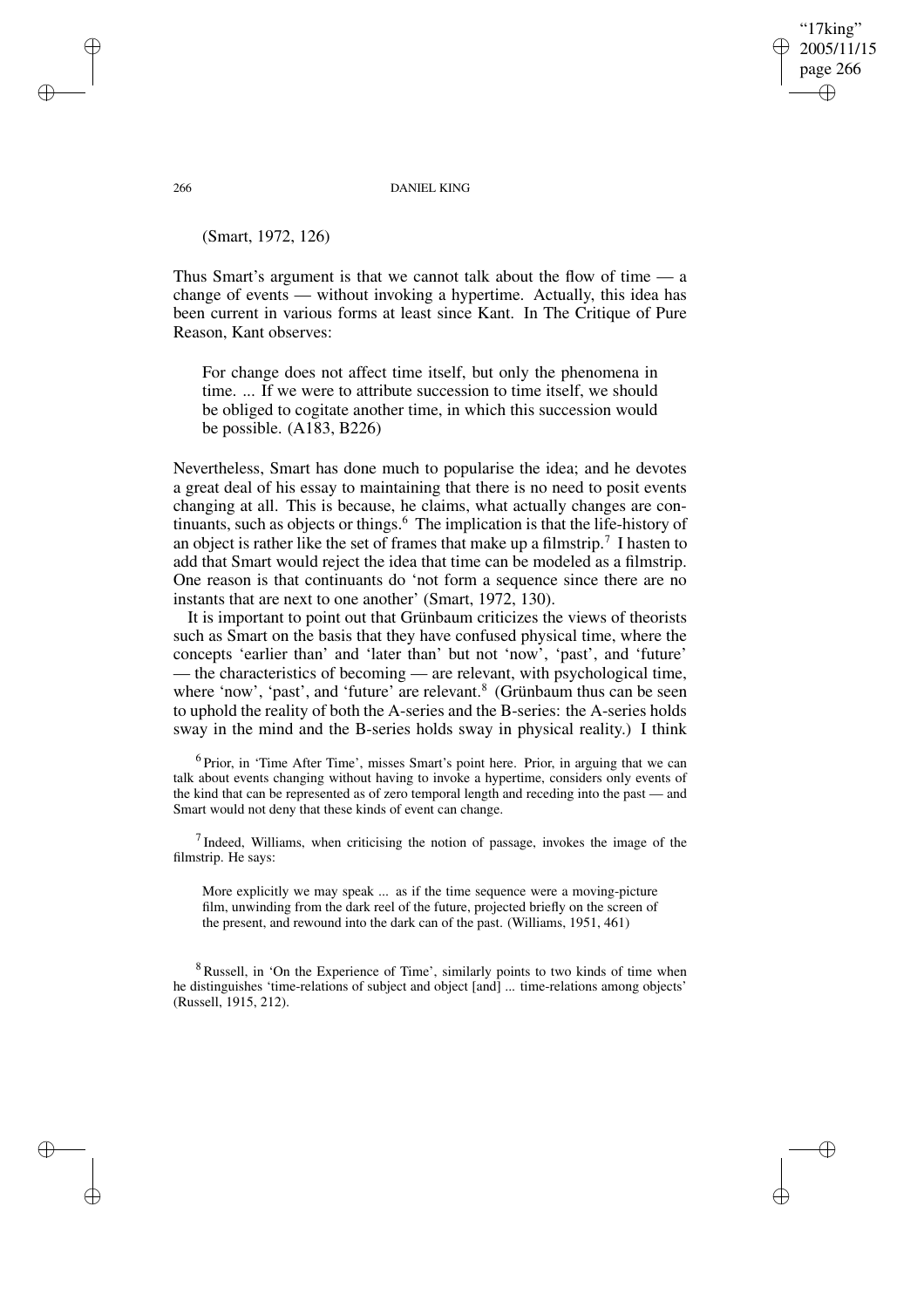## TOWARDS A PHYSICAL THEORY OF THE NOW 267

✐

✐

✐

✐

Grünbaum's criticisms — as articulated in, for example, 'The Meaning of Time' — are persuasive. On the other hand, according to Grünbaum 'the transiency of the now or of the flow of time is a qualitative concept without any metrical ingredients' (Grünbaum, 1963, 329); and he cites this alleged lack of metricality as a reason for dispensing with hypertime. But claiming that the flow of time lacks any metrical ingredients is debatable: in a popular sense, at least, it is not incoherent to say such things as 'A day on vacation seems to pass twice as quickly as a day when one is at home, and that, in turn, seems to pass twice as quickly as a day spent engaged in an unpleasant occupation'. Admittedly, these estimates of temporal passage are imprecise — but perhaps psychological tests could sharpen them.

At a basic level, positing a hypertime immediately solves the problem of the now; for the answer to any question of the form 'Why does the now correspond to date and time  $x$ ?' will be: 'The now is date and time  $x$  because hypertime is in state  $y'$ . But this is not a very satisfactory answer, because there then arises the question of why hypertime is in state  $y$ . A hyper-hypertime can be invoked to answer this question; but few philosophers find the infinite regress that this ushers in appealing. Smart puts the objection like this:

... just as we thought of the first time-dimension as a stream, so will we want to think of [hypertime] as a stream also; now the speed of flow of the second stream is a rate of change with respect to a third time-dimension, and so we can go on indefinitely postulating fresh streams without being any better satisfied. (Smart, 1956, 215)

(Williams, 1951, 463–464) foreshadows Smart's criticism when he implies that the myth of passage scenario leads to a divergent regress of meta-levels. One response is to question why the notion of a hierarchy of hypertimes should automatically be considered unworkable or undesirable. So far as physical theory is concerned, it may simply be of marginal relevance. The analogy suggests itself of the regress obtained by repeatedly deriving position with respect to time. The first derivative of position is velocity; the second derivative of position is acceleration — but while we can continue to derive position with respect to time, physical theory seldom calls for it. Perhaps, somehow, physical theory likewise seldom calls for the higher hypertimes.

On the other hand, any solution to the problem of the now that does not require a hierarchy of hypertimes will have to be considered more persuasive, if only by virtue of Occam's Razor. In the following, I shall attempt to sketch such a theory. It will be a theory primarily of the nature of the now, rather than of the flow of time (as I pointed out, Hoyle's theory conflates the

"17king" 2005/11/15 page 267

✐

✐

✐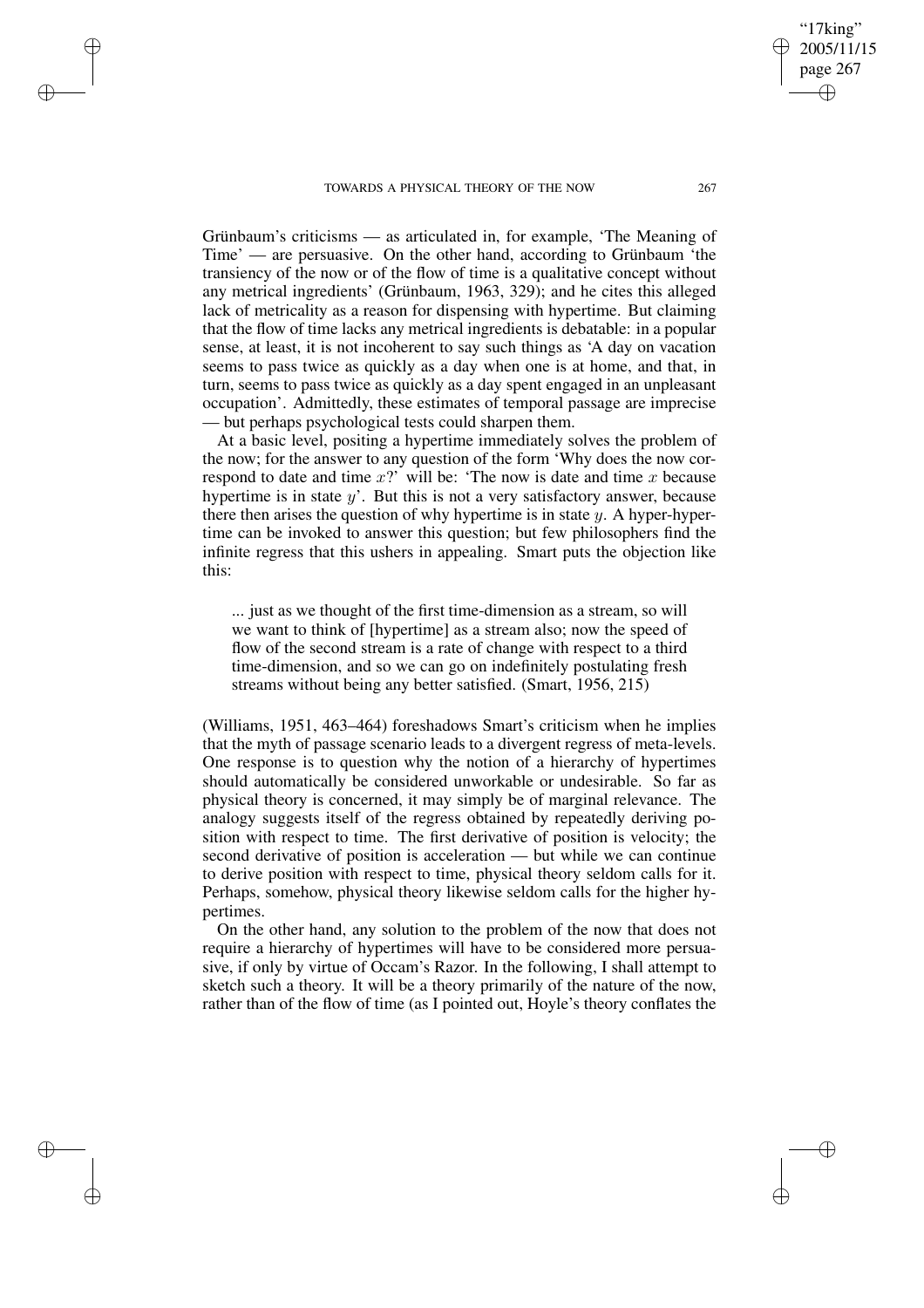"17king" 2005/11/15 page 268 ✐ ✐

✐

✐

#### 268 DANIEL KING

two); but when I have presented the theory I think it will be agreed that the theory is not inconsistent with the idea of temporal flow. The ideas derive from results achieved by Slezak in his 'Descartes's Diagonal Deduction';<sup>9</sup> so I shall turn now to a discussion of that essay.

## 4. *Slezak's 'Descartes's Diagonal Deduction'*

Slezak's argument pertains to the Cartesian Cogito — roughly speaking, the 'I' — but given the close relationship between the indexicals 'I', 'here', and 'now'<sup>10</sup> (about which I shall have more to say), my purpose in presenting the argument should be clear. Slezak begins by reviewing various accounts of Descartes's Cogito argument, and suggests that these accounts lack an essential ingredient: a plausible, textually faithful rational reconstruction of the argument. With a view to filling this lack, he observes that the representational character of ideas in Descartes makes them semantically analogous to pictures or sentences, the object of which is the physical world. Slezak's concern is to demonstrate that the reasoning employed by Descartes can be shown to be compatible with a physicalist account of the mind and, indeed, can be seen to follow from certain kinds of physical or informationprocessing arrangements — even though, he cautions, 'there are notoriously troublesome features of subjective, introspective experience which seem to be intractable to any physicalistic reduction' (Slezak, 1983, 15).

Slezak sets the stage by presenting pertinent observations by such thinkers as Wittgenstein and Gunderson. He quotes, for example, the following words of Gunderson:

If a thoroughgoing physicalism... is true, why should it even seem so difficult for me to view my mind or self as an item wholly in the world? (Slezak, 1983, 17)

Slezak suggests that perplexity such as that cited by Gunderson is of a particular type — one concerning the place of the entity itself in relation to the rest of the world — and using an example of Gunderson's, he points to a parallel between the apparent irreducibility of the mind's relation to the rest

<sup>9</sup> The section below is based on my paper 'Cartesian Dualism, and the Universe as Turing Machine'.

<sup>10</sup> 'Here' and 'now' are, fairly obviously, personal counterparts of space and time. Likewise — if I may be forgiven for lapsing into Descartean metaphysics — the 'I', as mental substance, is the counterpart of physical substance. 'Space' and 'time' determine the location of a body; 'here' and 'now' determine the location of my mind.

✐

✐

✐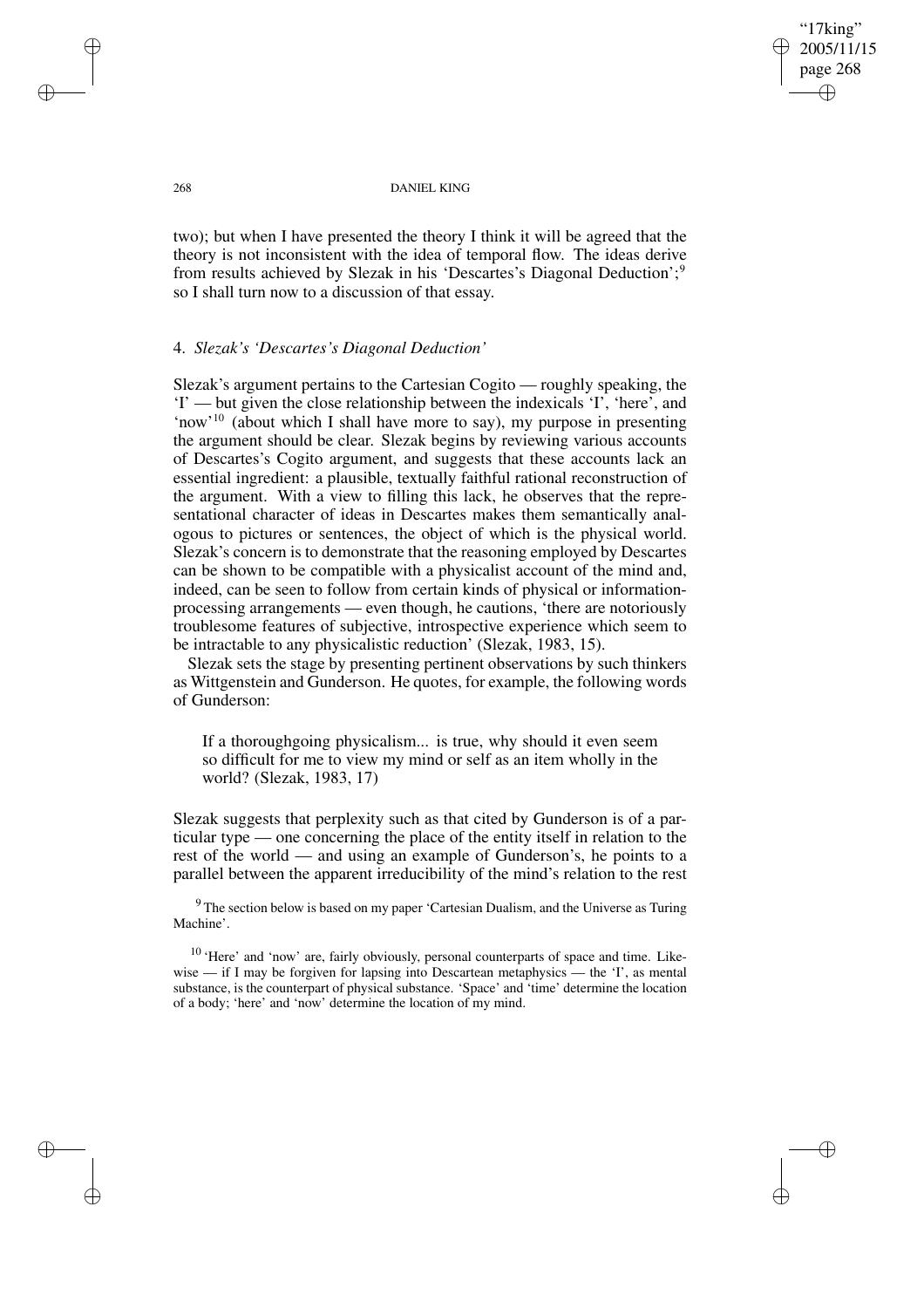of the world and the fact (for instance) that the one thing a periscope cannot locate is its own cross-hairs. Yet, as Slezak implies, the parallel is of limited application; for although the periscope cannot see its own cross-hairs, both periscope and cross-hairs are both expressible in physical terms — whereas, of course, the mind and the body seem irreducible to each other.

Slezak's next step is to adopt Gunderson's method of looking at the world W from the point of view of a person M. According to this method, M will have an 'internal model' W<sup>\*</sup> of the world. Seen this way, it is logically impossible for M itself to appear "directly as a physical object in W\* among the other physical objects represented in  $W^*$ , since  $W^*$  is itself part of  $M^"$ (Slezak, 1983, 19). Slezak is quick to point out, however, that for many 'ordinary purposes' there is no contradiction in representing the self as a physical object. There are problems only when we try to push that representation too far.

Next, Slezak seeks to rephrase Descartes's argument in Gunderson's terms. Descartes, of course, started by doubting the existence of the world; rephrased, this doubt can be expressed as the possibility that everything in W\* fails to correspond to W. Slezak follows Descartes's own recommendation that 'thoughts must be arranged in an order like the natural order of the numbers' (Slezak, 1983, 24) to achieve an enumeration of propositions to which assent would be given. Such an enumeration might look like the following:<sup>11</sup>

(1) Grass is green

✐

✐

✐

✐

- (2) Roses are red
- (3) Snow is white
- etc. (Slezak, 1983, 24)

Descartes's radical doubt — the denying of each proposition in the list in turn — could then be expressed as  $(x)$  I doubt  $(n)$ , where n is the number of a proposition in the list. (Slezak's use of parentheses is unfortunate. Note that simple enumeration is intended, not universal quantification.) But what, it may be asked, corresponds to the stage in Descartes's argument where the latter considers doubting that he is in fact doubting? A little thought reveals

'17king 2005/11/15 page 269

✐

✐

✐

 $11$  Gandy (1980) suggests that iteration is (roughly speaking) that which makes a Turing machine a Turing machine: at the fundamental, 'hardware' level the Turing machine (for example) advances one discrete square, then another, then another, etc. Like Gunderson, then, Slezak, by enumerating a list of discrete and fundamental thoughts, implicitly assumes that the model is compatible with mechanism; in other words, he assumes that the human mind is a Turing machine. There have been a great many essays devoted to the question of whether the mind is a Turing machine; see, for example, Lucas (1961), Benacerraf (1967), Slezak (1982), Bowie (1982), Webb (1968), and my own essay 'Is the Human Mind a Turing Machine?'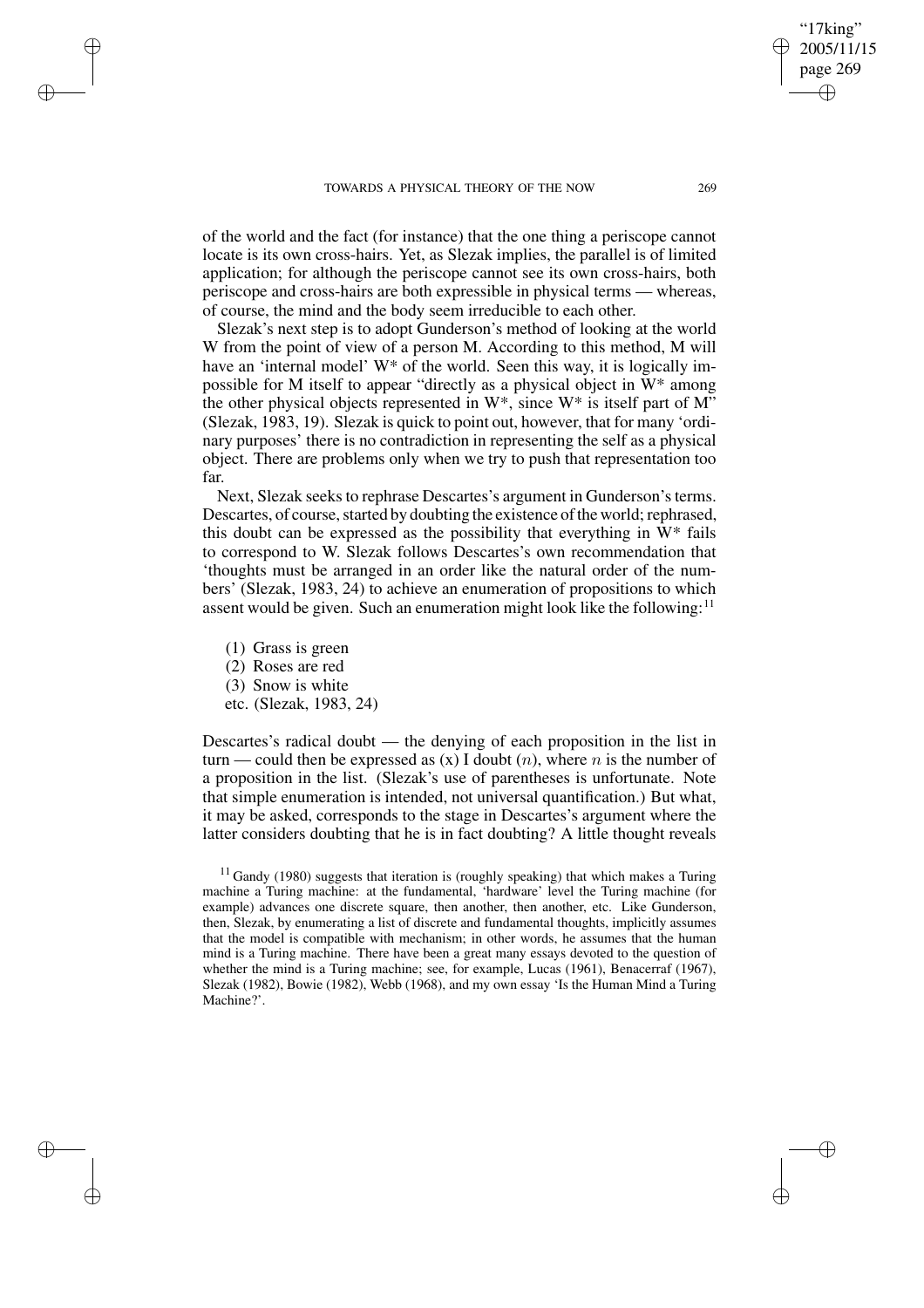"17king" 2005/11/15 page 270 ✐ ✐

✐

✐

#### 270 DANIEL KING

that the proposition expressing this must be of the form  $(x^*)$  I doubt  $(x^*)$ . Slezak comments:

Here we have  $(x^*)$  expressing doubt about a particular proposition, namely, itself. That is,  $(x^*)$  involves entertaining the possibility that  $(x^*)$  is false. But if  $(x^*)$  is false, this means that it is not the case that I doubt  $(x^*)$ . In other words, the attempt to doubt  $(x^*)$  which involves entertaining the possibility of its falsity, leads directly to the conclusion that I do not doubt it. In this way  $(x^*)$  seems to be a proposition which is immune from doubt. (Slezak, 1983, 24)

At this point, Slezak draws attention to the structural similarity of  $(x^*)$  I doubt (x\*) to the Liar paradox and the diagonal arguments of Russell and Gödel; and it is at this point that it is necessary to consider the criticism of Sorensen (1986).

# 5. *Was 'Was Descartes's Cogito a Diagonal Deduction?' a Diagonal Deduction?*

Sorensen, in 'Was Descartes's Cogito a Diagonal Deduction?', actually has two criticisms to make of Slezak. One of these, however, amounts to the claim that Slezak's reconstruction does not correspond in all its details to the ideas that Descartes expresses; and as I think this criticism is convincingly argued, I shall not consider it further in this essay.

The other criticism, however, I shall take issue with. As mentioned above, it concerns the relationship of Slezak's  $(x^*)$  I doubt  $(x^*)$  to the Liar Paradox. Sorensen certainly does not disagree that there is a resemblance to the Liar paradox: indeed, he argues that, analogously to the case with this paradox,  $(x^*)$  I doubt  $(x^*)$  would lead the Cogito into endless vacillation rather than to the indubitability of its own existence. He says:

Although it is true that I cannot coherently doubt 'I doubt this sentence', it is also true that I cannot coherently believe it, or even suspend judgment about it (Sorensen, 1986, 350)

Here, however, Sorensen's reasoning is seriously and demonstrably awry. Specifically, if one were to apply the reasoning also to the Gödel formula's interpretation — that is, 'this formula is not provable', one would be compelled to say (given the fact that the formula is true and the fact that this truth is implied by the consistency of the formal system) that the formula simultaneously says "this formula is provable", and thus also vacillates. But

✐

✐

✐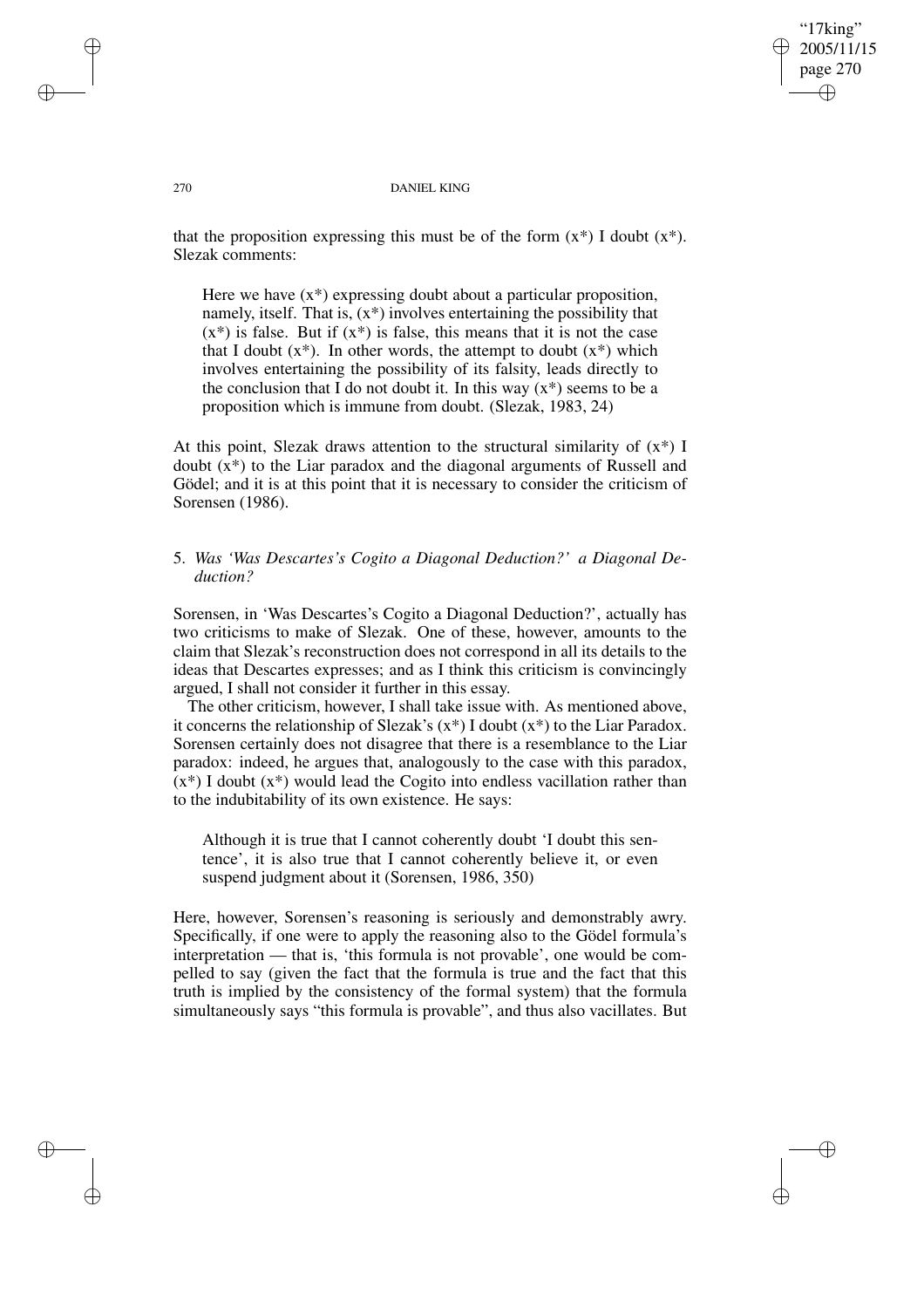✐

✐

✐

this is not the case. Sorensen forgets that these kinds of formula are never interpreted in isolation — this is a very common error in popular accounts of Gödel's argument — but always relative to a formal system; and just as 'not provable' (not 'provable') is the predicate of interest in the Gödel formula's formal system, so 'doubtable' (not 'believable') is the predicate of interest in Descartes's 'formal system'.

Of course, it may be argued that what Descartes produces — even in Slezak's version of it  $-$  is not a formal system. But it is, nevertheless, a structured, formal argument that proceeds according to definite rules context plays the role of the axioms of the formal system — and it could easily be expressed purely logically and symbolically. Moreover, in a properly constructed system it would not matter that 'believable' has a different meaning from 'provable', for that difference could be designed to emerge only in the interpretation of the system. Indeed, it can be appreciated by simple inspection that 'x is believable' is of identical form to 'x is provable'.

That Sorensen's approach invites the kind of Gödelian perspective I have just outlined is suggested by his alluding to one of three epistemic principles governing the thought of 'ideal thinkers', even if not real, physical human beings. Sorensen describes the principles as follows:

First, there is a principle of self-awareness; one is aware of one's doxastic states. ... Second, there is the principle of deductive closure; if one believes that  $p$ , then one believes all of the consequences of p. Third, there is the principle of direct consistency; one cannot both believe a proposition and believe its negation. (Sorensen, 1986, 348)

But from the point of view I have just developed, the principle of deductive closure is uncomfortably  $\csc^{12}$  to the requirement that all true propositions should be derivable from the axioms of a formal system — and, again, Gödel proved that this cannot be done.

'17king 2005/11/15 page 271

✐

✐

✐

<sup>&</sup>lt;sup>12</sup> Here, 'uncomfortably close to' may or may not mean 'incompatible with', depending on the interpretation that one places on Sorensen's use of the word 'consequences'. Assuming that the mind of Sorensen's ideal thinker is a formal system, if 'consequences' means 'all truths that are derivable, not necessarily within the formal system', then Sorensen's stance will be incompatible with Gödel's, because the Gödel formula is a truth not derivable within the formal system. If, however, 'consequences' means 'truths derivable within the formal system', then Sorensen's stance will be compatible with Gödel's. I thank an anonymous referee of this journal for drawing my attention to this point.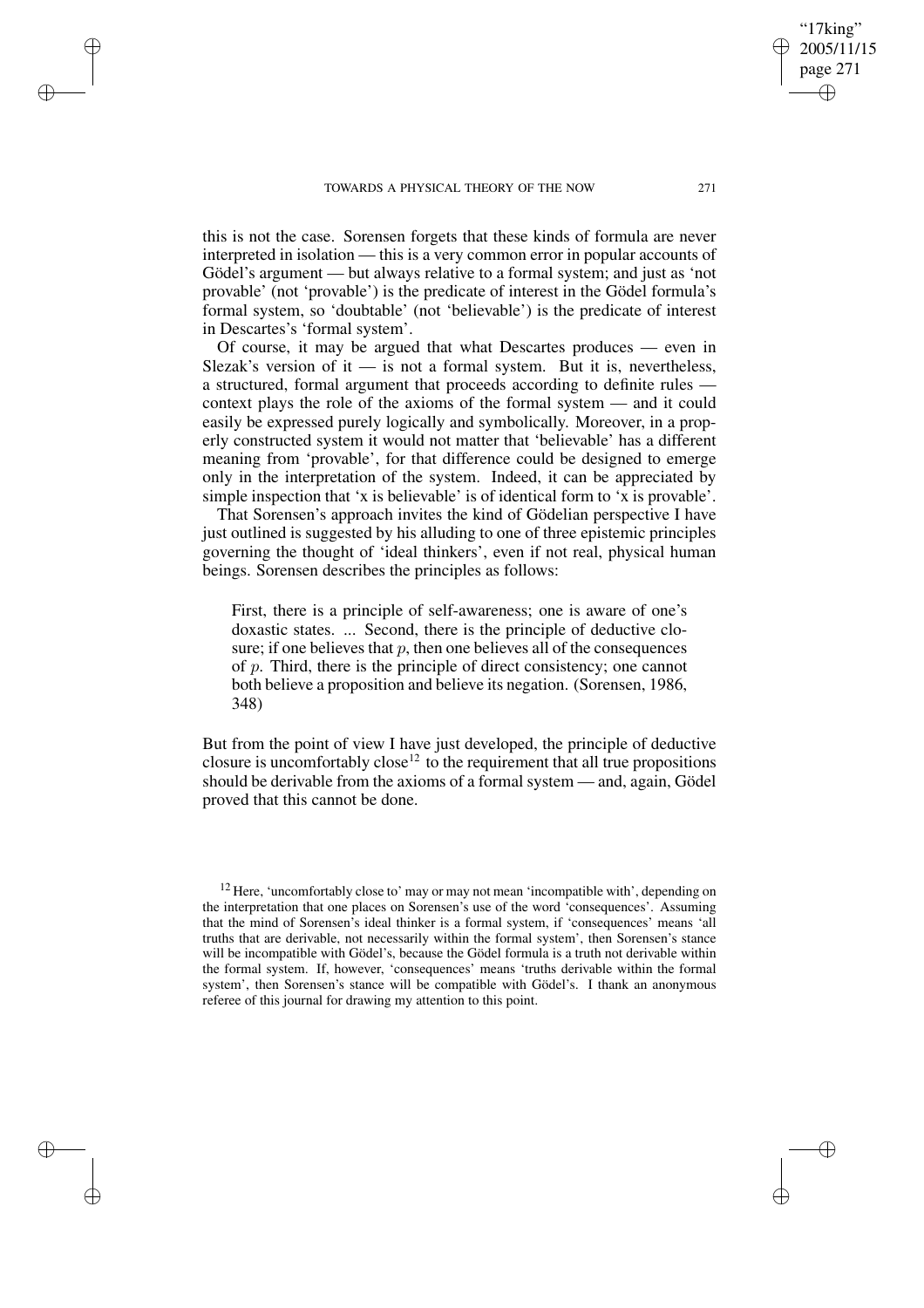page 272 ✐

✐

"17king" 2005/11/15

✐

✐

#### 272 DANIEL KING

# 6. *Towards a Physical Theory of the Now*

Summing up the argument of the previous section, one may say that Slezak's analysis manages to rephrase the Cartesian Dualist distinction between mental substance and physical substance as a distinction between two physical but structurally different perspectives, where the first bears to the second a relationship analogous to that holding between Gödel's undecidable formula and its formal system.<sup>13</sup> Given this, it is possible to sketch a way that a physical theory of the now could be created. That which would be required is at least the following:

- (1) An argument that the irreducibility of the two perspectives just mentioned can also be construed as the relationship of externality (of one to the other) cited earlier as desirable in a theory of the now;
- (2) An argument that the relationship between the 'I' and the 'now' is sufficiently close that the externality of the former with respect to the physical carries over to the latter with respect to time;
- (3) An argument that can account for why this now 'flows'.

In the following, I shall offer a few comments on 2), some detailed, though to a degree tangential comments on 3), and nothing at all on 1). My not offering a comment on 1) should not be taken as implying that there are fundamental conceptual obstacles with regard to providing an account of how the irreducibility of the two perspectives can be construed as a relationship of externality, but rather that such a construal would be extremely complex in its minutiae.

So far as 3) is concerned, once a phenomenon (that is, the now) with the required externality to time were to be shown to be compatible with physical theory, presumably a mathematical account of its behaviour similar to that suggested by Hoyle, but deriving from the mathematics expressing the irreducibility of the two perspectives, could then be applied after all. The reader will remember that it was, in fact, only the perceived lack of externality in the application of Hoyle's functions that counted against his approach.

There is, however, at least one reason why an account of a changing now may turn out to be impossible. Graham Priest suggests in a number of

<sup>13</sup> I provide a different argument for this conclusion in my 'Entering the Chinese Room with Castañeda's Principle (P)'.

✐

✐

✐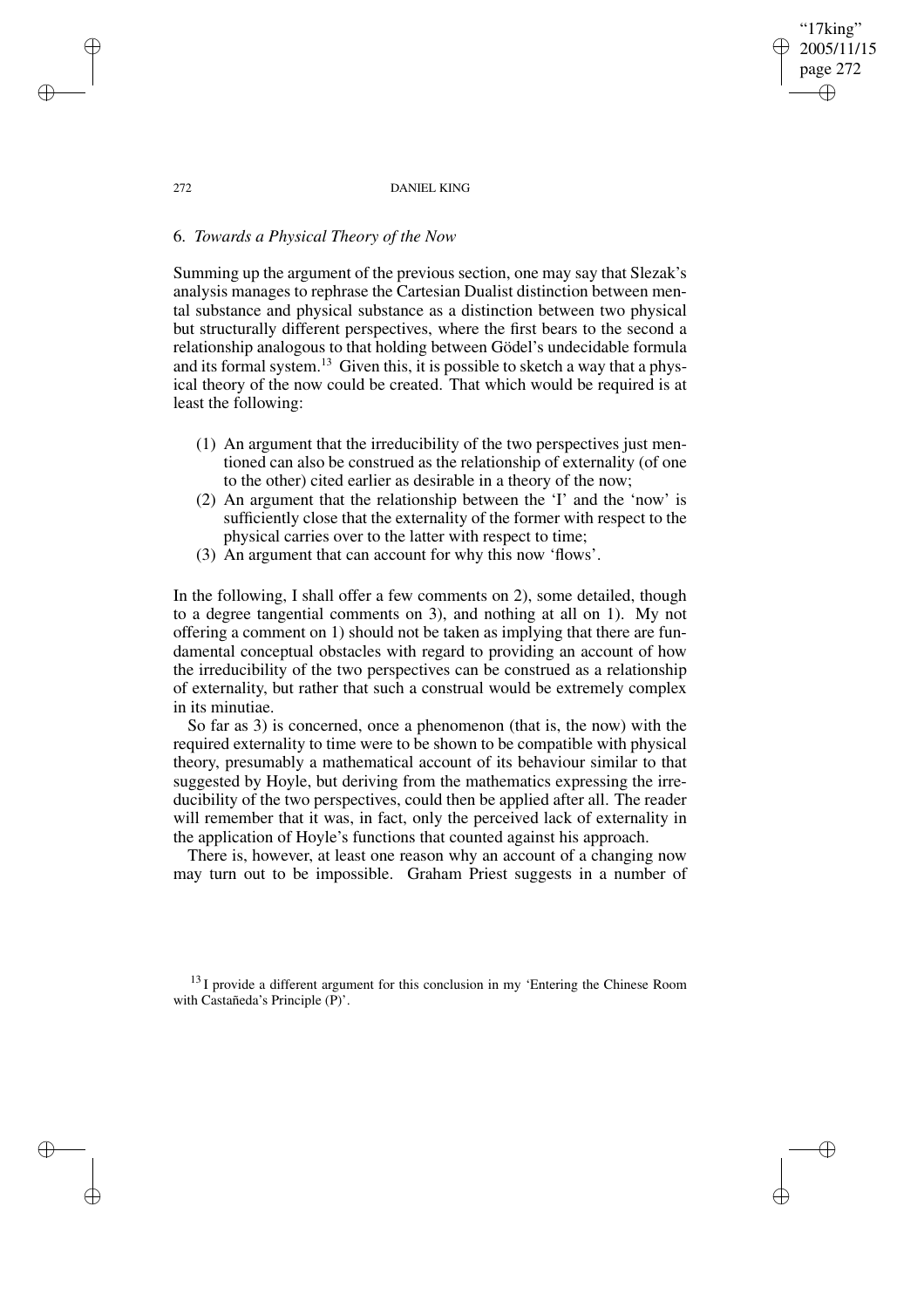✐

✐

✐

places<sup>14</sup> that a finitist account<sup>15</sup> of the universe would require that beyond a vast, unspecified number  $n - a$  number far beyond human experience — the universe is actually inconsistent. Also sprinkled throughout Priest's writings on the paraconsistent are tantalizing references to the problem of change. The following are two examples:

The most natural candidates for the status of true inconsistent theory are certain theories of sethood and truth, which enshrine the paradoxes of self-reference. There are, however, other candidates. For example, theories of change. ... (Priest 2000, 228)

This is still to neglect the much remarked connection between contradiction and change. For when dialecticians such as Hegel and Engels have emphasized the presence of contradictions in the natural world, they have done so in connection with change. For example, Engels is quite prepared to concede that a true description of the world, as it is at any one instant, a static account, may be consistent. However, once we correctly consider it as a dynamical system, in a state of flux, then a true description of what is going on must contain a contradiction. (Priest and Routley 1989, 522)

It is difficult to isolate the precise point that Priest or those sympathetic to the way his work develops might want to make with regard to change. Excessive speculation, of course, is not fashionable in much contemporary philosophy; so maybe Priest's reticence is merely a sign of prudence. But perhaps the guiding ideas are along the following lines. As logical systems are atemporal (although we can represent temporal relations logically), actually to view the changing world of experience as a logical system will lead to contradiction. Now assume for the sake of argument that the world of experience at any one instant is consistent. But reasoning in the spirit of Kant's <sup>16</sup> shows that beyond the world of experience no such consistency can obtain. Therefore,

<sup>14</sup> See, for example, Priest (1994) and Priest and Routley (1989).

<sup>15</sup> Van Bendegem is one who has produced a great deal of persuasive work in favour of the finitist stance. See, for example, his 'Strict Finitism as a Viable Alternative in the Foundations of Mathematics'.

 $16$  I cite Kant because Priest, in 'The Limits of Thought – And Beyond', actually convincingly defends crucial Kantian insights. While he is quick to endorse modern consensus that 'the arguments used to establish the contradictions appear either question-begging or fallacious' (Priest 1991, 364), he observes that if Kant had used a genuine thought operation, he could have produced a genuine antinomy. Priest offers such a thought operation:

'17king 2005/11/15 page 273

✐

✐

✐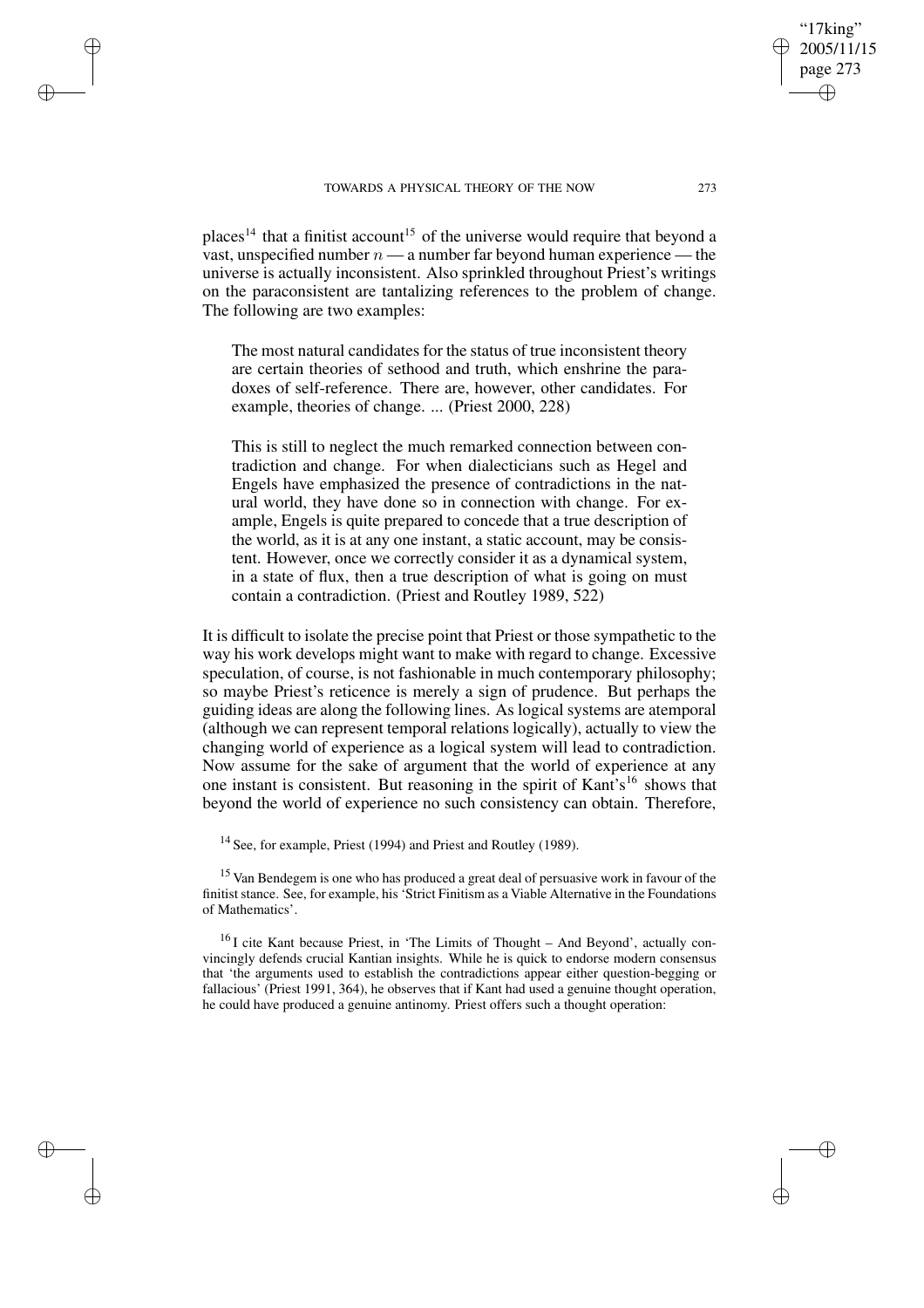"17king" 2005/11/15 page 274 ✐ ✐

✐

✐

#### 274 DANIEL KING

given that the world of experience is temporal, somehow inconsistency must be able to infect or influence the universe as a whole: kick-start its clock, so to speak, giving rise to temporality. In other words, inconsistency may be the source of the phenomenon of change (and thus temporal flow).

What are we to make of such ideas? A first response is to say that however speculative they are, we are at least provided with an insight into the otherwise completely obscure topic of change. Many would be inclined to say that change is foundational and, hence, cannot be analysed; but if the summary I have just provided has at least some merit, it may be the case that it is consistency/inconsistency, rather than change, that is the foundational notion. But this means that if change is fundamentally related to inconsistency (a beyond- $n$  phenomenon), it may be impossible to provide a consistent physical/mathematical account of the changing now; for our mathematics is, by assumption, consistent only up to  $n$ .

Concerning 2), the following argument<sup>17</sup> is not decisive but strongly suggestive.<sup>18</sup> Consider again the filmstrip scenario (pace Smart.) If the now were not subject dependent, in the filmstrip of time there would have to be one, objective, constantly advancing now — a now independent of our minds. This now could be any point between the Big Bang and the far future. It hardly needs to be emphasised that it would be a statistical miracle for human consciousness to happen to coincide with that given privileged

Consider the operation thought of (by which I mean the content, not the act). Now take an object, say Ayer's Rock, and apply the operation to it iteratively to generate the following sequence: Ayer's Rock, the thought of Ayer's Rock; the thought of (Ayer's Rock and the thought of Ayer's Rock); the thought of the three previous things. ... We know, as Kant did not, that this can be iterated into the transfinite in a natural way. Thus, having generated all the thoughts of finite order, we can apply the operator to give the thought of all thoughts of finite order, and so on. This is a subtlety, however. The important thing is that the operation is iterated as far as possible, however far that is. The result is, by definition, such that it can be no further applied. But now consider the limit, that is, the totality of all thoughts generated in this way. By definition, it is such that it is impossible to apply the operator to it (or the operator would not have been applied as far as possible); hence, there is no thought of it. Yet it clearly is possible to think of this totality — we have just done so. Contradiction: the totality is the limit of thought, but also transcendable. ... The fact that Kant may have been wrong about the details should not, therefore, be allowed to detract from his central profound insight: that antinomies may arise at the limit of a thought construction. (Priest 1991, 364–365)

 $17$  I present some details of this argument in my essay 'Time Travel and Self-Consistency: Implications for Determinism and the Human Condition'.

 $18$  Grünbaum (1971, 211) argues that the simple absence of the now from physical theory points to its mind-dependence.

✐

✐

✐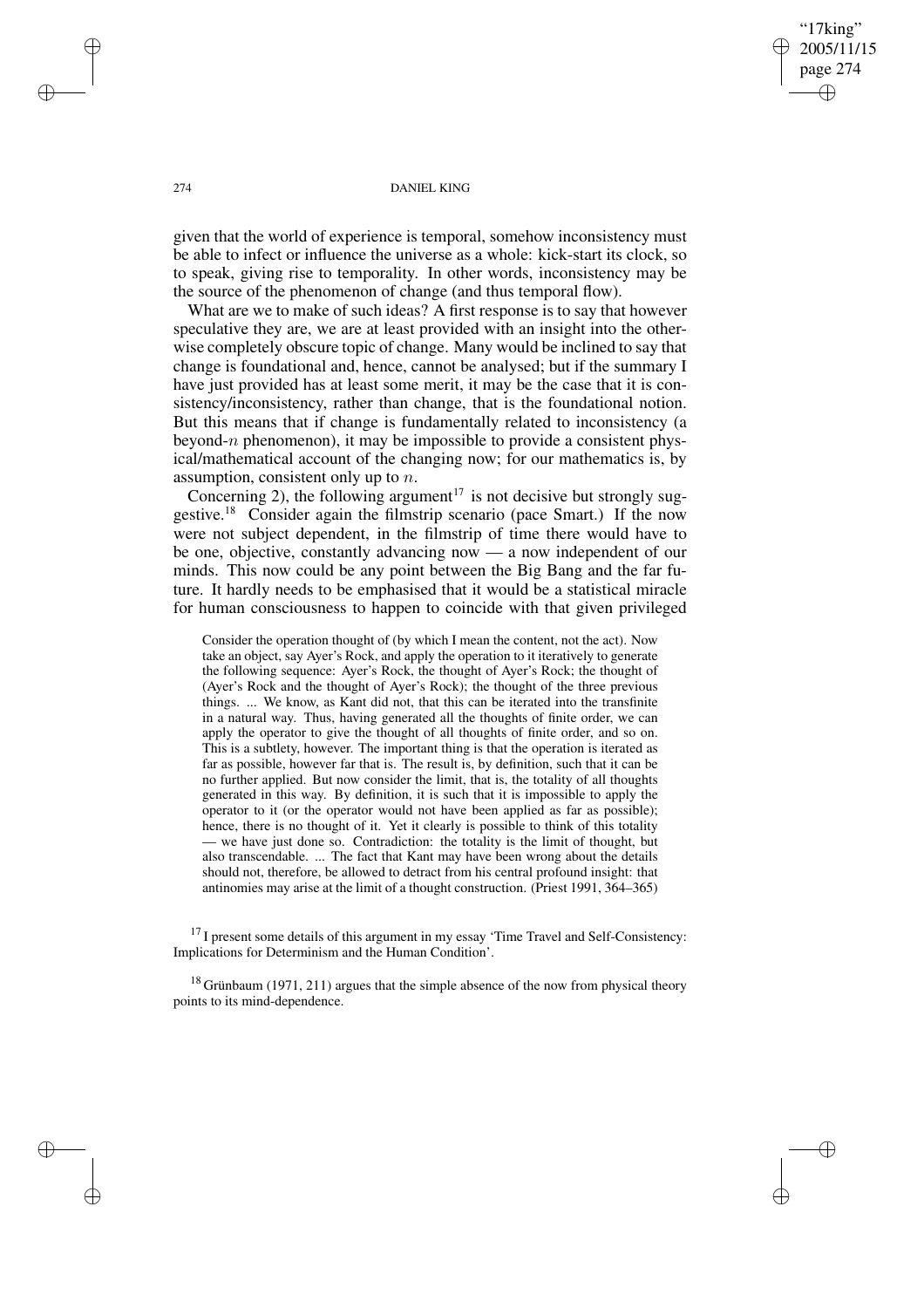## TOWARDS A PHYSICAL THEORY OF THE NOW 275

location (or set of locations) of the now. Schopenhauer,<sup>19</sup> in the first volume of *The World as Will and Idea*, makes precisely this point:

[A realist asks:] Why this now, his now, is just now and was not long ago? Since he asks such strange questions, he regards his existence and his time as independent of each other, and the former as projected into the latter. He assumes indeed two nows — one which belongs to the object, the other which belongs to the subject, and marvels at the happy accident of their coincidence. (Schopenhauer, in Haldane and Kemp (1964), 359)

## 7. *Conclusion*

✐

✐

✐

✐

The upshot of the last section would seem to be that, unless one believes in miracles, there is indeed a fundamental relationship between the subject and the now. Again, just one of the difficulties will be establishing that the relationship is sufficiently close that the externality of the subject with respect to the physical carries over to the now with respect to time. Whether or not this turns out to be possible, the close relationship between the now and the subject clearly explains why Einstein's attempts to locate the former in the physical world were unsuccessful. On the other hand, given that the above is a physicalist account, the situation surely represents a singular example of a philosophical 'having one's cake and eating it too'. It seems safe to say that the now is not quite the mysterious entity that it has for so long been considered to be.

> 420 Spencer Road Thornlie Western Australia 6108 AUSTRALIA E-mail: drd\_king@hotmail.com

## **REFERENCES**

Benacerraf, Paul (1967), 'God, the Devil, and Gödel', *The Monist* 51, 9–32. Bowie, G. Lee (1982), 'Lucas' Number is Finally Up', *Journal of Philosophical Logic* 11, 279–285.

<sup>19</sup> Schopenhauer's argument is not as well known as it should be: Grünbaum, for example, was unaware of it when I mentioned it to him.

"17king" 2005/11/15 page 275

✐

✐

✐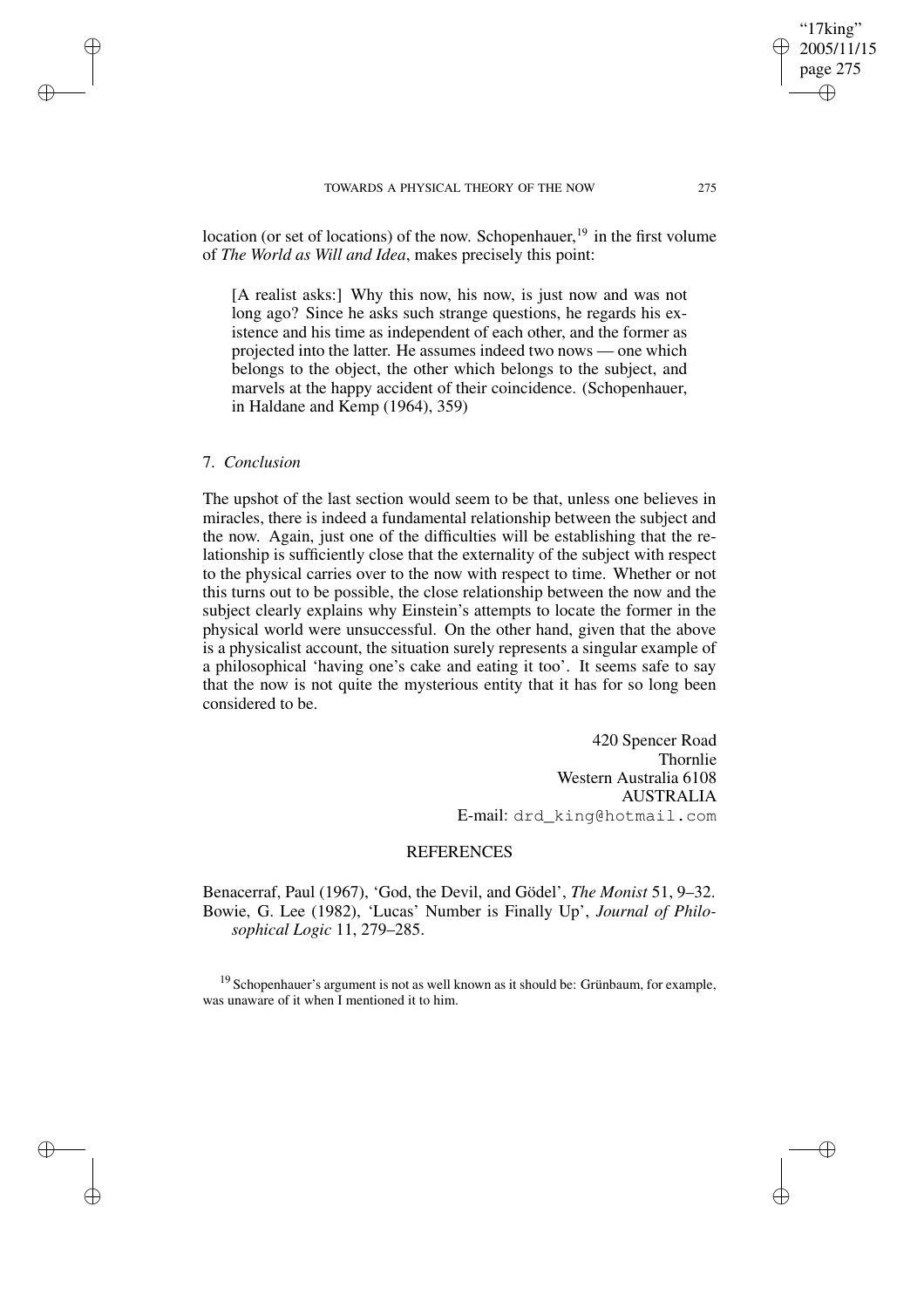"17king" 2005/11/15 page 276 ✐ ✐

✐

#### 276 DANIEL KING

- Fathers of the Dominican Province, trans. (1947), Aquinas, Thomas, *Summa Theologica*, Vol. 1, Benziger Brothers, Inc., New York.
- Gandy, Robin (1980), 'Church's Thesis and Principles for Mechanisms', in Barwise, Jon; Keisler, H. Jerome; and Kunen, Kenneth (eds.), *The Kleene Symposium: Proceedings of the Symposium Held June 18–24, 1978 at Madison, Wisconsin, U.S.A.*, North-Holland Publishing Company, Amsterdam, 123–148.
- Gold, T., ed. (1967), *The Nature of Time* (Ithaca, New York: Cornell University Press).
- Grünbaum, Adolf (1963), *Philosophical Problems of Space and Time*, Alfred A. Knopf, New York.
- Grünbaum, Adolf (1971), 'The Meaning of Time', in Freeman, Eugene, and Sellars, Wilfrid (eds.), *Basic Issues in the Philosophy of Time*, The Open Court Publishing Company, La Salle, Illinois, 195–228.
- Haldane, R.B. and Kemp, J., trans. (1964), Schopenhauer, Arthur, *The World as Will and Idea*, Volume 1, Routledge and Kegan Paul Ltd, London.
- Hoyle, Fred, and Hoyle, Geoffrey (1963), *Fifth Planet*, Harper and Row, New York.
- King, D. (1996), 'Is the Human Mind a Turing Machine', *Synthese* 108/3, 379–389.
- King, D. (1998), 'The Diagonalization of Metaphysics', *Philosophy Today*, Vol. 42, No. 3, 337–344.
- King, D. (1999), 'Time Travel and Self-Consistency: Implications for Determinism and the Human Condition', *Ratio*, Vol. 12, No. 3, 271–278.
- King, D. (2001), 'Entering the Chinese Room with Castañeda's Principle (P)', *Philosophy Today*, Vol. 45, No. 2, 168–174.
- King, D. (2003), 'Cartesian Dualism, and the Universe as Turing Machine', *Philosophy Today*, Vol. 47, No. 2, 138–146.
- Lucas, J.R. (1961), 'Minds, Machines and Gödel', *Philosophy: The Journal of the Royal Institute of Philosophy* 36, 112–127.
- Meiklejohn, J.M.D., trans. (1950), Kant, Immanuel, *Critique of Pure Reason*, J.M. Dent and Sons Limited, London.
- Priest, Graham, and Routley, Richard (1989), 'The Philosophical Significance and Inevitability of Paraconsistency', in Priest, Routley, and Norman (eds.), *Paraconsistent Logic: Essays on the Inconsistent*, Philosophia Verlag, Munich, 483–539.
- Priest, Graham (1991), 'The Limits of Thought And Beyond', *Mind* 100, 361–370.
- Priest, Graham (1994), 'Is Arithmetic Consistent?', *Mind* 103, 337–349.
- Priest, Graham (2000), 'Motivations for Paraconsistency: the Slippery Slope from Classical Logic to Dialetheism', in Batens, Mortensen, Priest, and Van Bendegem (eds.), *Frontiers of Paraconsistent Logic*, Research Studies Press Ltd, Baldock, England, 223–232.

✐

✐

✐